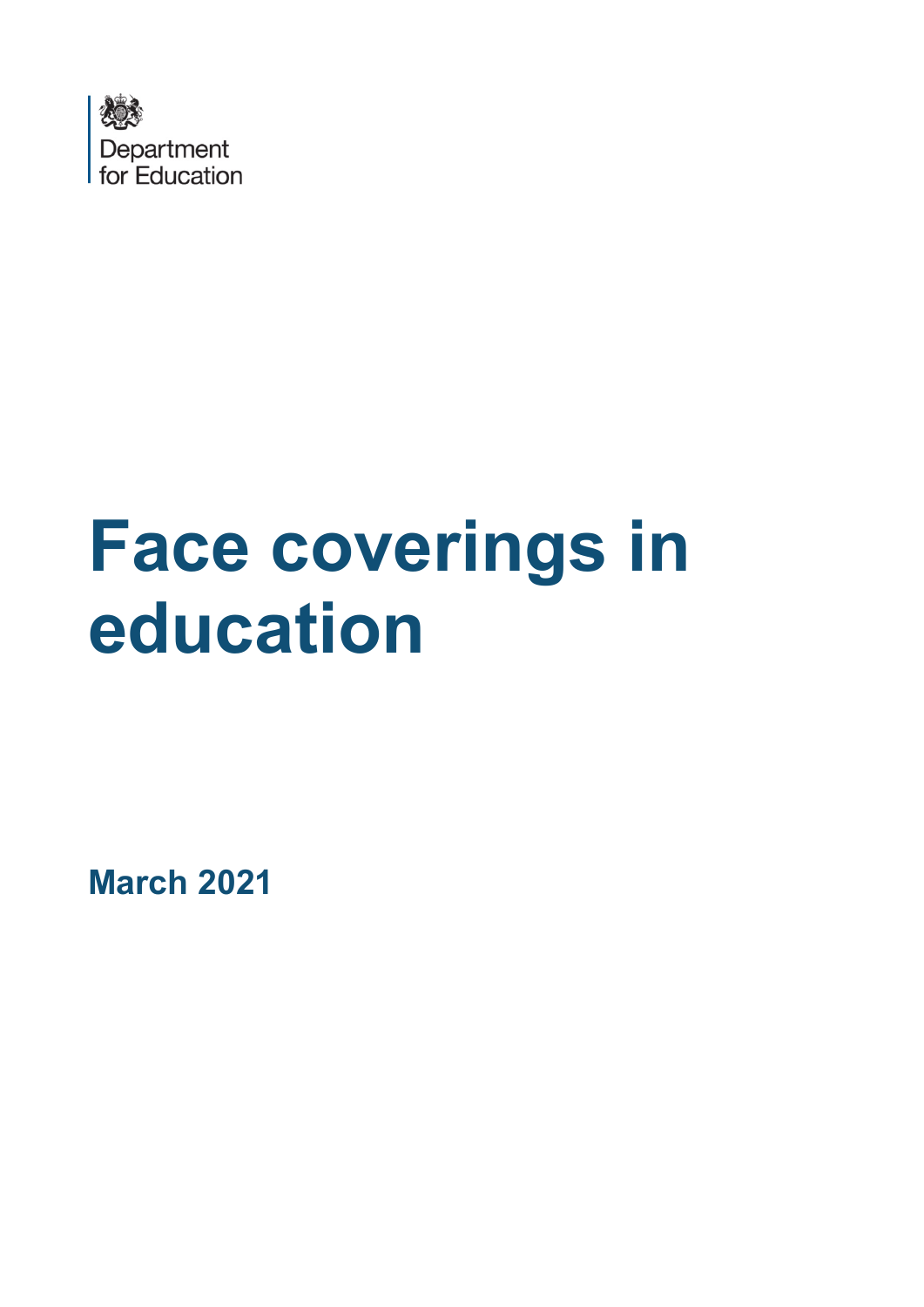# **Contents**

| Summary                                    | 3              |
|--------------------------------------------|----------------|
| Who is this publication for?               | 3              |
| Main changes to previous guidance          | 3              |
| Introduction                               | $\overline{4}$ |
| What a face covering is                    | $\overline{4}$ |
| When to wear a face covering in education  | 5              |
| Safe wearing and removal of face coverings | 6              |
| Access to face coverings                   | 7              |
| <b>Exemptions</b>                          | 7              |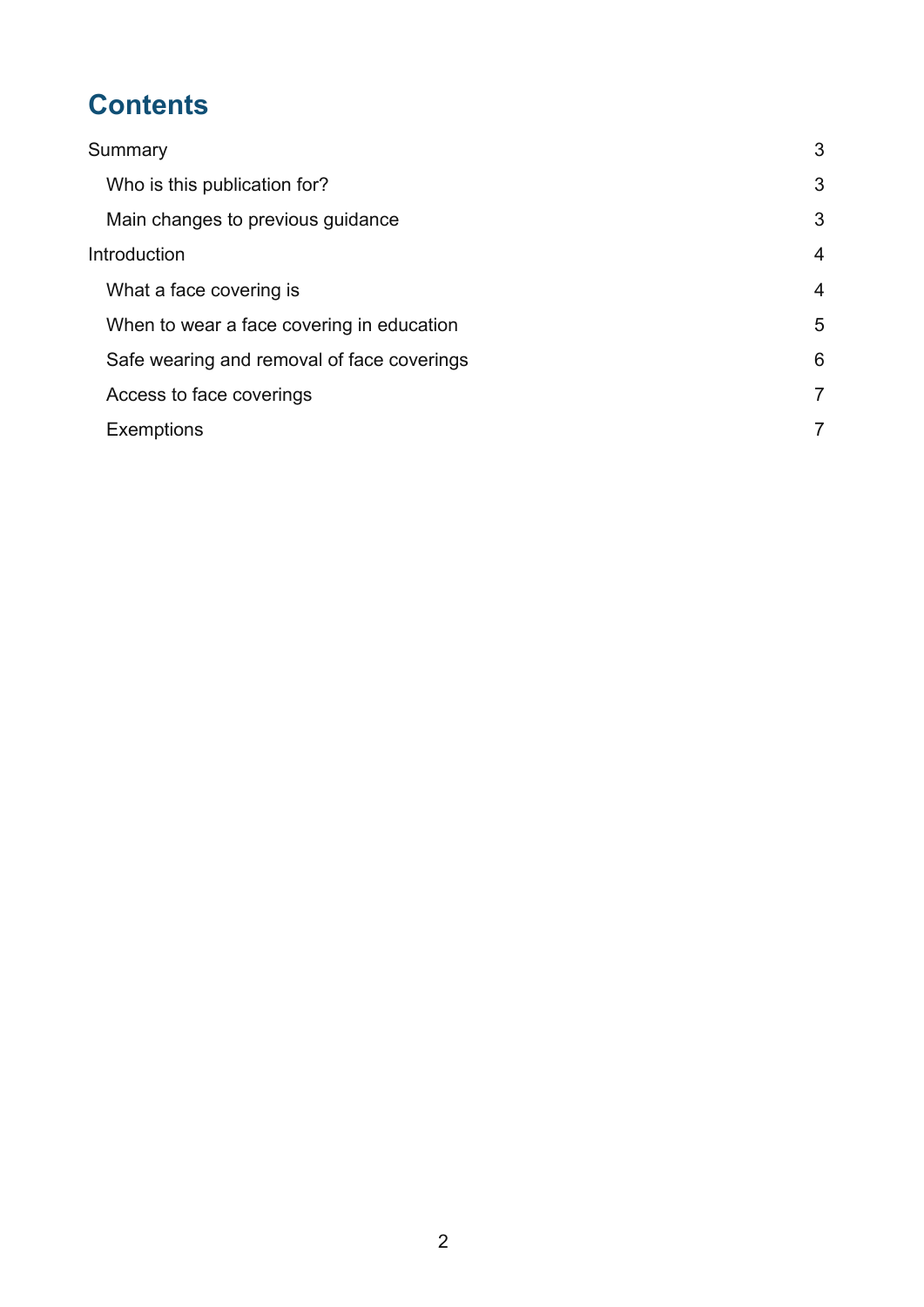## <span id="page-2-0"></span>**Summary**

This publication provides non-statutory guidance from the Department for Education. It is intended to support schools and further education (FE) institutions with new advice on the use of face coverings.

## <span id="page-2-1"></span>**Who is this publication for?**

This guidance is for:

- schools, including special schools
- alternative provision
- 16 to 19 academies
- FE settings including general FE colleges, sixth-form colleges and other providers

#### <span id="page-2-2"></span>**Main changes to previous guidance**

This guidance has been updated to include new guidance on face coverings to support schools and colleges to return to a full attendance on 8 March.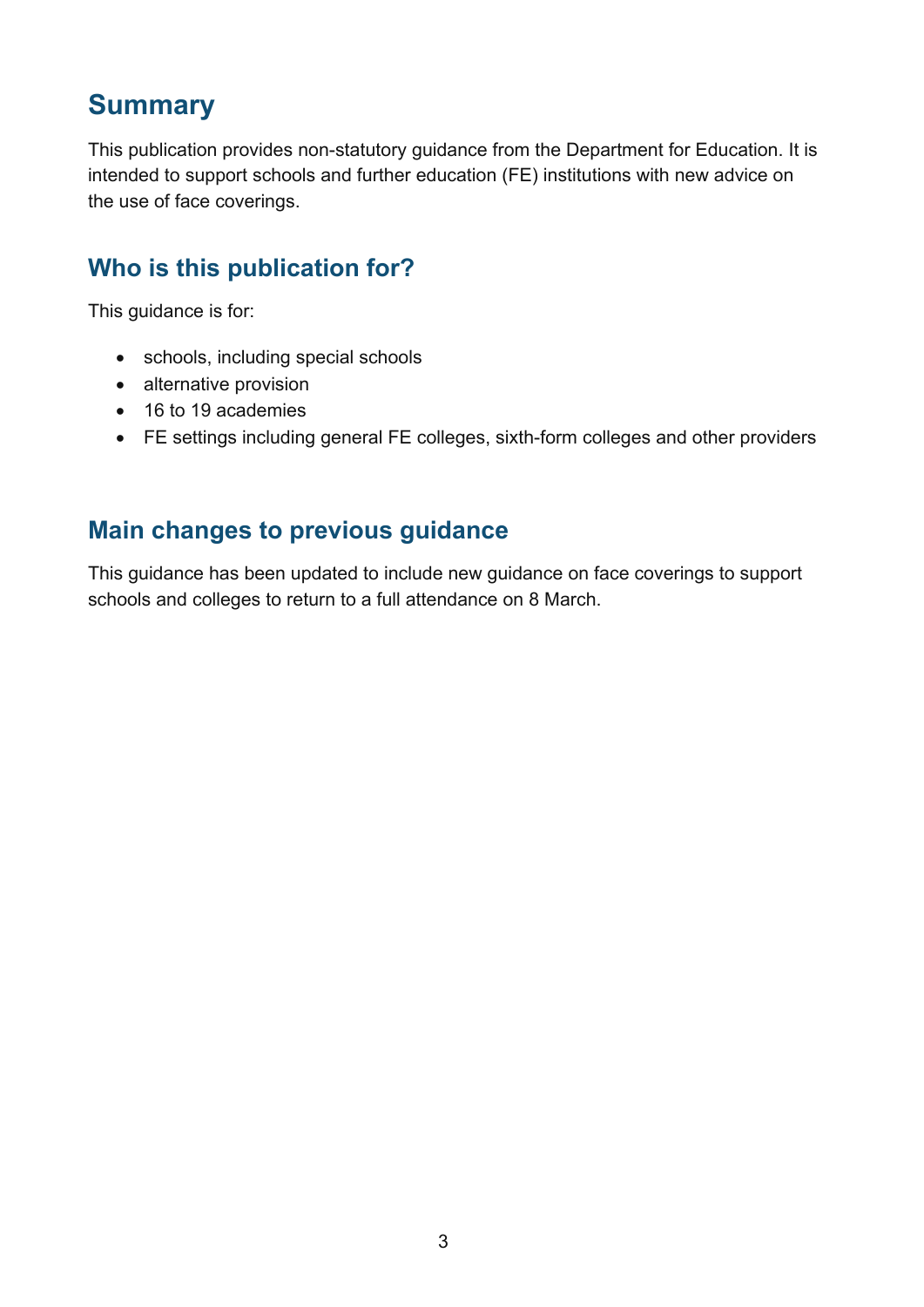## <span id="page-3-0"></span>**Introduction**

From 8 March 2021, new advice applies to the use of face coverings by staff, pupils and students in schools and further education in England. Further information can be found in the [guidance for schools,](https://www.gov.uk/government/publications/actions-for-schools-during-the-coronavirus-outbreak/guidance-for-full-opening-schools) [guidance for specialist settings](https://www.gov.uk/government/publications/guidance-for-full-opening-special-schools-and-other-specialist-settings/guidance-for-full-opening-special-schools-and-other-specialist-settings) and [guidance for further](https://www.gov.uk/government/publications/coronavirus-covid-19-maintaining-further-education-provision/what-fe-colleges-and-providers-will-need-to-do-from-the-start-of-the-2020-autumn-term)  [education.](https://www.gov.uk/government/publications/coronavirus-covid-19-maintaining-further-education-provision/what-fe-colleges-and-providers-will-need-to-do-from-the-start-of-the-2020-autumn-term) There is separate guidance for early years and childcare [providers](https://www.gov.uk/government/publications/coronavirus-covid-19-early-years-and-childcare-closures/coronavirus-covid-19-early-years-and-childcare-closures) and [guidance for higher education.](https://www.gov.uk/government/publications/higher-education-reopening-buildings-and-campuses/higher-education-reopening-buildings-and-campuses)

All schools and colleges will open fully this March. Returning to school and college is vital for pupils and students' education and wellbeing.

We know that the predominant new variant of coronavirus (COVID-19) is more transmissible; however, Public Health England (PHE) advice remains that the way to control this virus is with the system of controls, even with the current new variants. We are further strengthening these measures to provide more reassurance and to help decrease the disruption the virus causes to education.

Implementing the system of controls creates a safer environment for staff, pupils and students where the risk of transmission of coronavirus (COVID-19) infection is substantially reduced. The use of face coverings in recommended circumstances is one element of the system of controls and must be implemented in line with other guidance.

This is a temporary measure and will be reviewed at Easter, in partnership with health experts, to decide whether evidence suggests that these measures can be eased ahead of the summer term.

This is guidance, not mandatory activity, and any legal exemptions that apply to the wearing of face coverings in shops and on public transport also apply to this advice.

Where something is essential for public health reasons, as advised by Public Health England (PHE), we have said 'must'. Where there is a legal requirement we have made that clear. This guidance does not create any new legal obligations.

#### <span id="page-3-1"></span>**What a face covering is**

In the context of the coronavirus (COVID-19) outbreak, a face covering is something which safely covers the nose and mouth. You can buy reusable or single-use face

4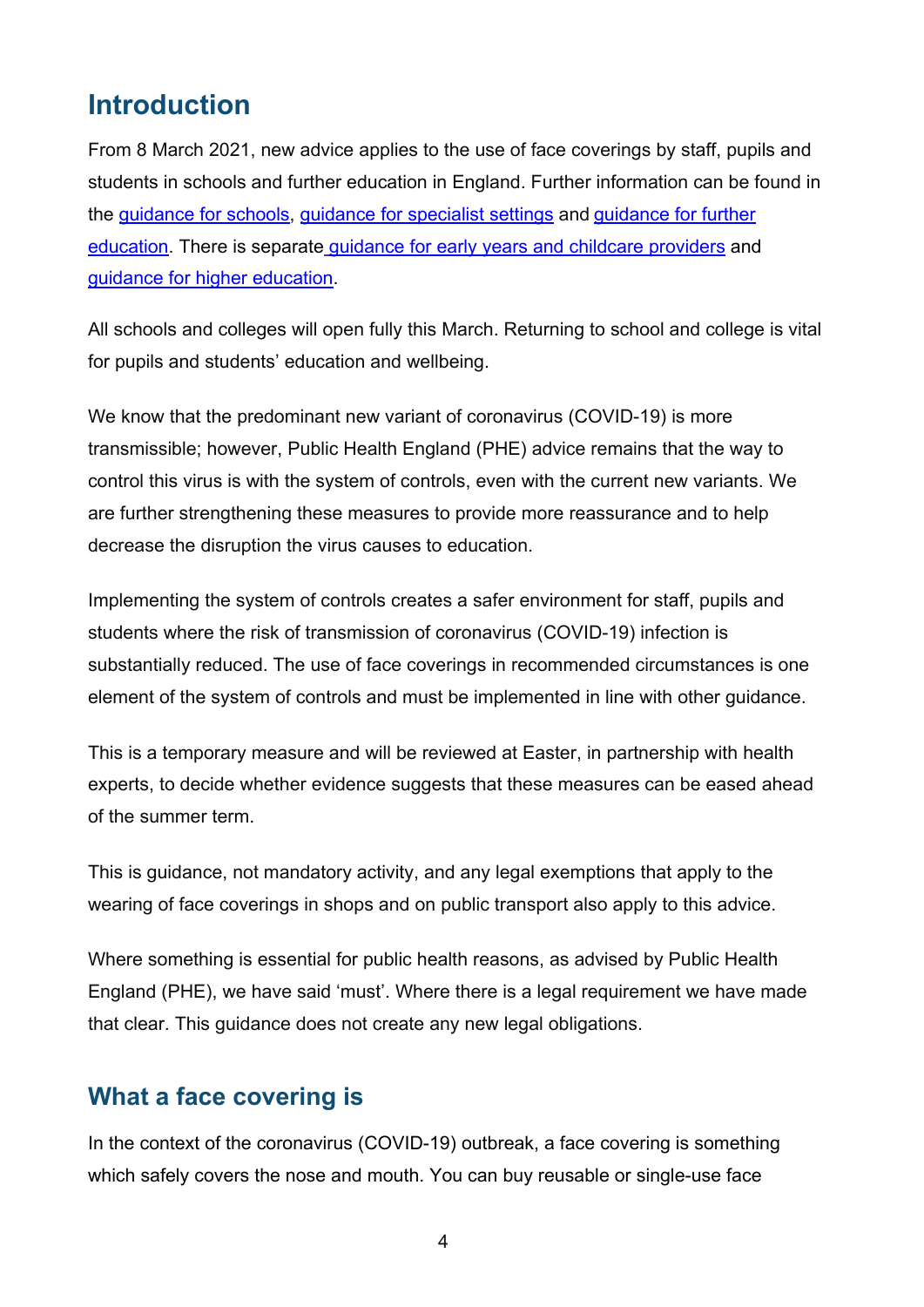coverings. You may also use a scarf, bandana, religious garment or hand-made cloth covering but these must securely fit round the side of the face.

Face coverings are not classified as [PPE \(personal protective equipment\),](https://www.gov.uk/government/publications/wuhan-novel-coronavirus-infection-prevention-and-control/covid-19-personal-protective-equipment-ppe) which is used in a limited number of settings to protect wearers against hazards and risks, such as surgical masks or respirators used in medical and industrial settings.

Face coverings are instead largely intended to protect others, not the wearer, against the spread of infection because they cover the nose and mouth, which are the main confirmed sources of transmission of virus that causes coronavirus infection (COVID-19).

Further information can be found in the [guidance on face coverings: when to wear one,](https://www.gov.uk/government/publications/face-coverings-when-to-wear-one-and-how-to-make-your-own/face-coverings-when-to-wear-one-and-how-to-make-your-own)  [exemptions, and how to make your own.](https://www.gov.uk/government/publications/face-coverings-when-to-wear-one-and-how-to-make-your-own/face-coverings-when-to-wear-one-and-how-to-make-your-own)

#### <span id="page-4-0"></span>**When to wear a face covering in education**

The World Health Organisation [published a statement](https://www.who.int/news-room/q-a-detail/q-a-children-and-masks-related-to-covid-19) on 21 August 2020 about children and face [coverings.](https://www.who.int/news-room/q-a-detail/q-a-children-and-masks-related-to-covid-19) They advise that "children aged 12 and over should wear a face covering under the same conditions as adults, in particular when they cannot guarantee at least a 1-metre distance from others and there is widespread transmission in the area."

Where pupils and students in year 7 and above are educated, we recommend that face coverings should be worn by staff, pupils and students when moving around the premises, outside of classrooms, such as in corridors and communal areas where social distancing cannot easily be maintained. Face coverings do not need to be worn by pupils and students when outdoors on the premises.

In addition, we now also recommend that in those settings where pupils and students in year 7 and above are educated, face coverings should be worn in classrooms and during activities unless social distancing can be maintained. This does not apply in situations where wearing a face covering would impact on the ability to take part in exercise or strenuous activity, for example in PE lessons.

In primary schools, we recommend that face coverings should be worn by staff and adult visitors in situations where social distancing between adults is not possible (for example, when moving around in corridors and communal areas). Children in primary school do not need to wear a face covering.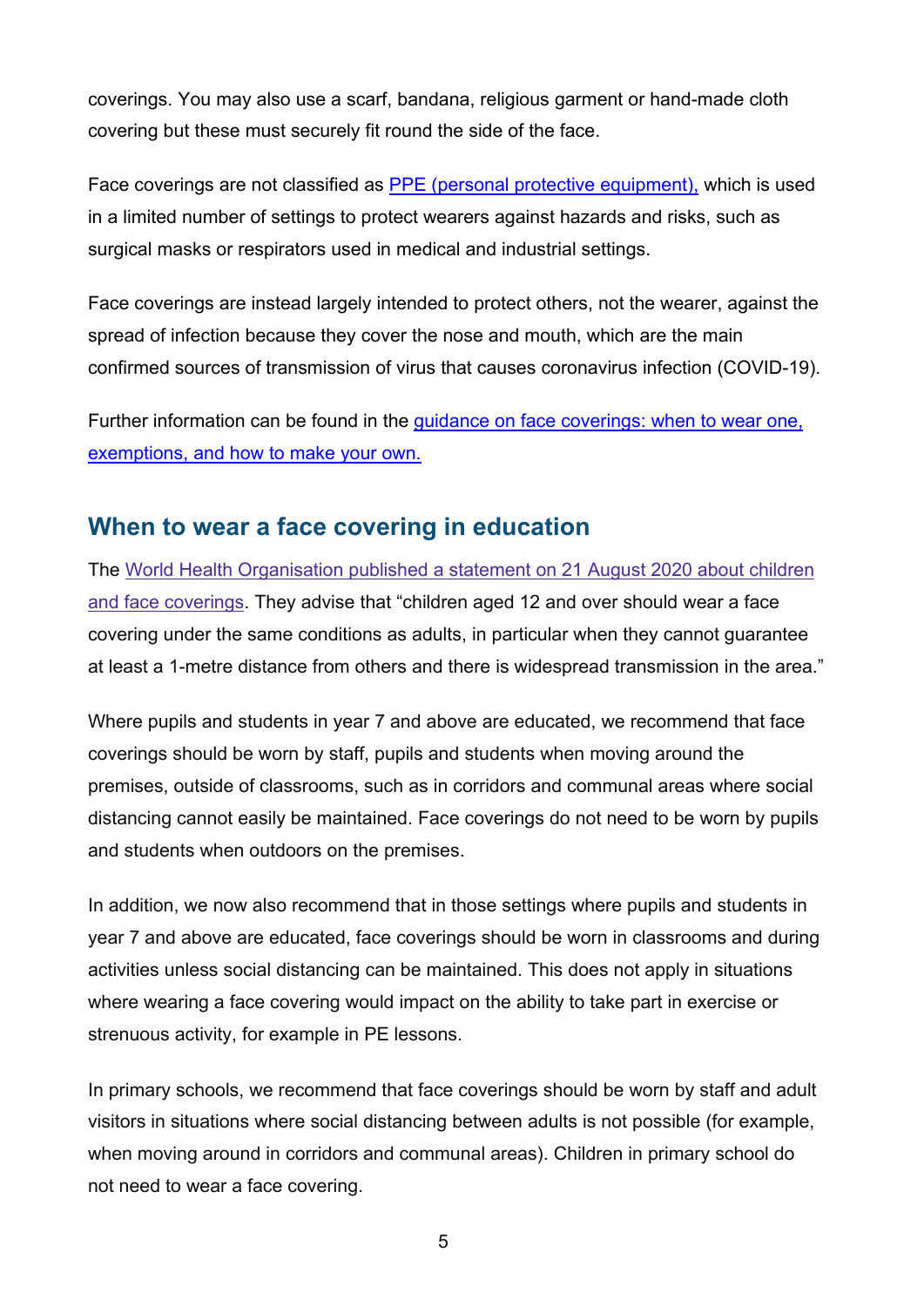We are recommending these additional precautionary measures for a limited time during this period of high coronavirus (COVID-19) prevalence in the community. These measures will be in place until Easter. As with all measures, we will keep this under review and update guidance at that point.

Transparent face coverings, which may assist communication with someone who relies on lip reading, clear sound or facial expression to communicate, can also be worn. There is currently very limited evidence regarding the effectiveness or safety of transparent face coverings, but they may be effective in reducing the spread of coronavirus (COVID-19).

Face visors or shields should not be worn as an alternative to face coverings. They may protect against droplet spread in specific circumstances but are unlikely to be effective in preventing aerosol transmission when used without an additional face covering. They should only be used after carrying out a risk assessment for the specific situation and should always be cleaned appropriately.

Those who rely on visual signals for communication, or communicate with or provide support to such individuals, are currently exempt from any requirement to wear face coverings in education settings or in public places.

## <span id="page-5-0"></span>**Safe wearing and removal of face coverings**

It is vital that face coverings are worn correctly and that clear instructions are provided to staff, pupils and students on how to put on, [remove,](https://www.gov.uk/government/publications/face-coverings-when-to-wear-one-and-how-to-make-your-own/face-coverings-when-to-wear-one-and-how-to-make-your-own) store and dispose of face [coverings](https://www.gov.uk/government/publications/face-coverings-when-to-wear-one-and-how-to-make-your-own/face-coverings-when-to-wear-one-and-how-to-make-your-own) in all of the circumstances above, to avoid inadvertently increasing the risks of transmission. Safe wearing of face coverings requires the:

- cleaning of hands before and after touching including to remove or put them on
- safe storage of them in individual, sealable plastic bags between use.

Where a face covering becomes damp, it should not be worn, and the face covering should be replaced carefully. Staff, pupils and students may consider bringing a spare face covering to wear in the event that their face covering becomes damp during the day.

You must instruct pupils and students to:

• not touch the front of their face covering during use or when removing it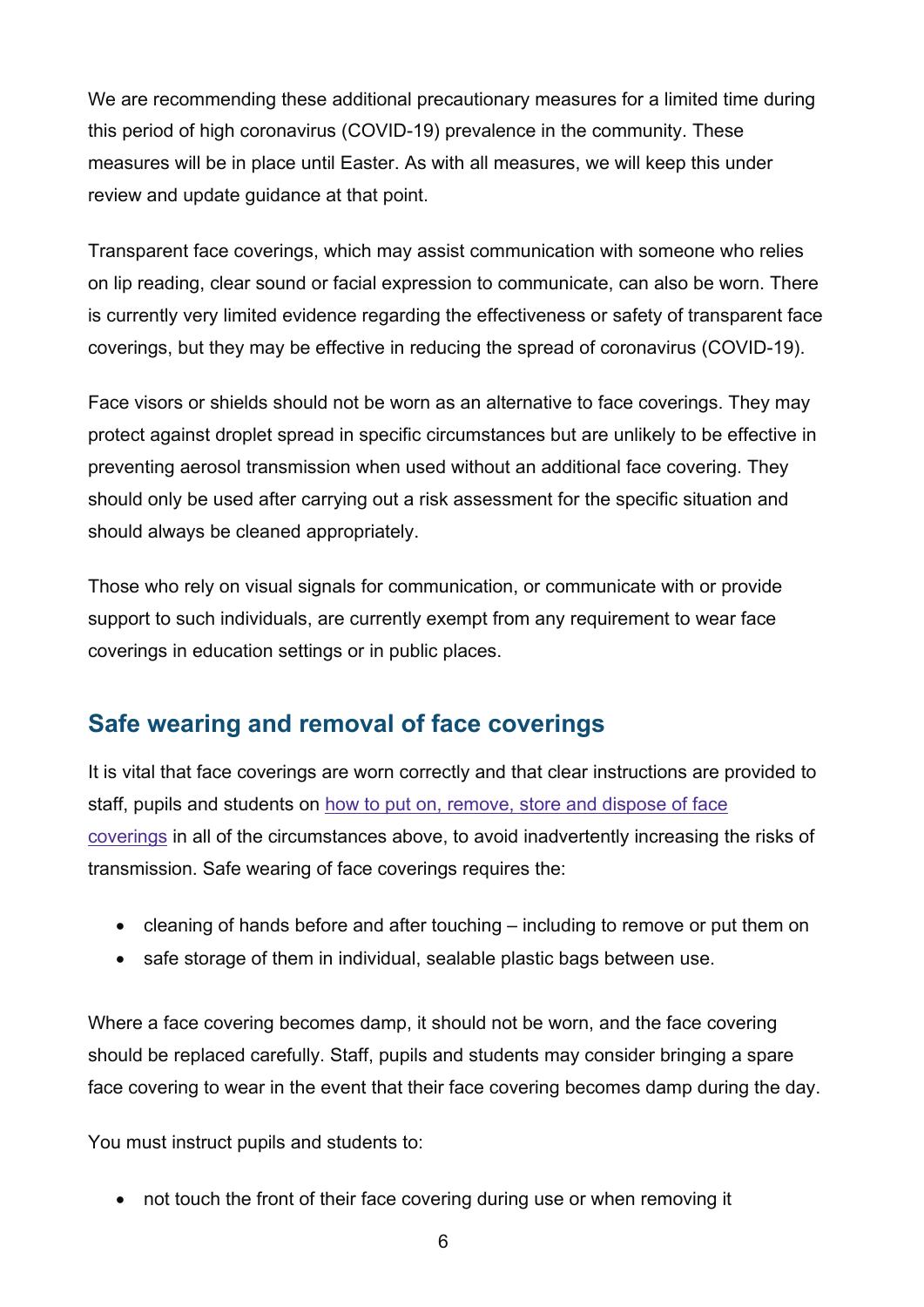- dispose of temporary face coverings in a 'black bag' waste bin (not recycling bin)
- place reusable face coverings in a plastic bag they can take home with them
- wash their hands again before heading to their classroom

### <span id="page-6-0"></span>**Access to face coverings**

It is reasonable to assume that staff, pupils and students will now have access to face coverings due to their increasing use in wider society. Public Health England has made available resources on how to [make a simple](https://www.gov.uk/government/publications/how-to-wear-and-make-a-cloth-face-covering/how-to-wear-and-make-a-cloth-face-covering) face covering.

Settings should have a small contingency supply available for people who:

- are struggling to access a face covering
- are unable to use their face covering as it has become damp, soiled or unsafe
- have forgotten their face covering

No pupil or student should be denied education on the grounds that they are not wearing a face covering.

## <span id="page-6-1"></span>**Exemptions**

Some individuals are exempt from wearing face [coverings.](https://www.gov.uk/government/publications/face-coverings-when-to-wear-one-and-how-to-make-your-own/face-coverings-when-to-wear-one-and-how-to-make-your-own) This applies to individuals who:

- cannot put on, wear or remove a face covering because of a physical impairment or disability, illness or mental health difficulties
- speak to or provide help to someone who relies on lip reading, clear sound or facial expression to communicate

The same exemptions should be applied in education settings, and we would expect teachers and other staff to be sensitive to those needs, noting that some people are less able to wear face coverings and that the reasons for this may not be visible to others.